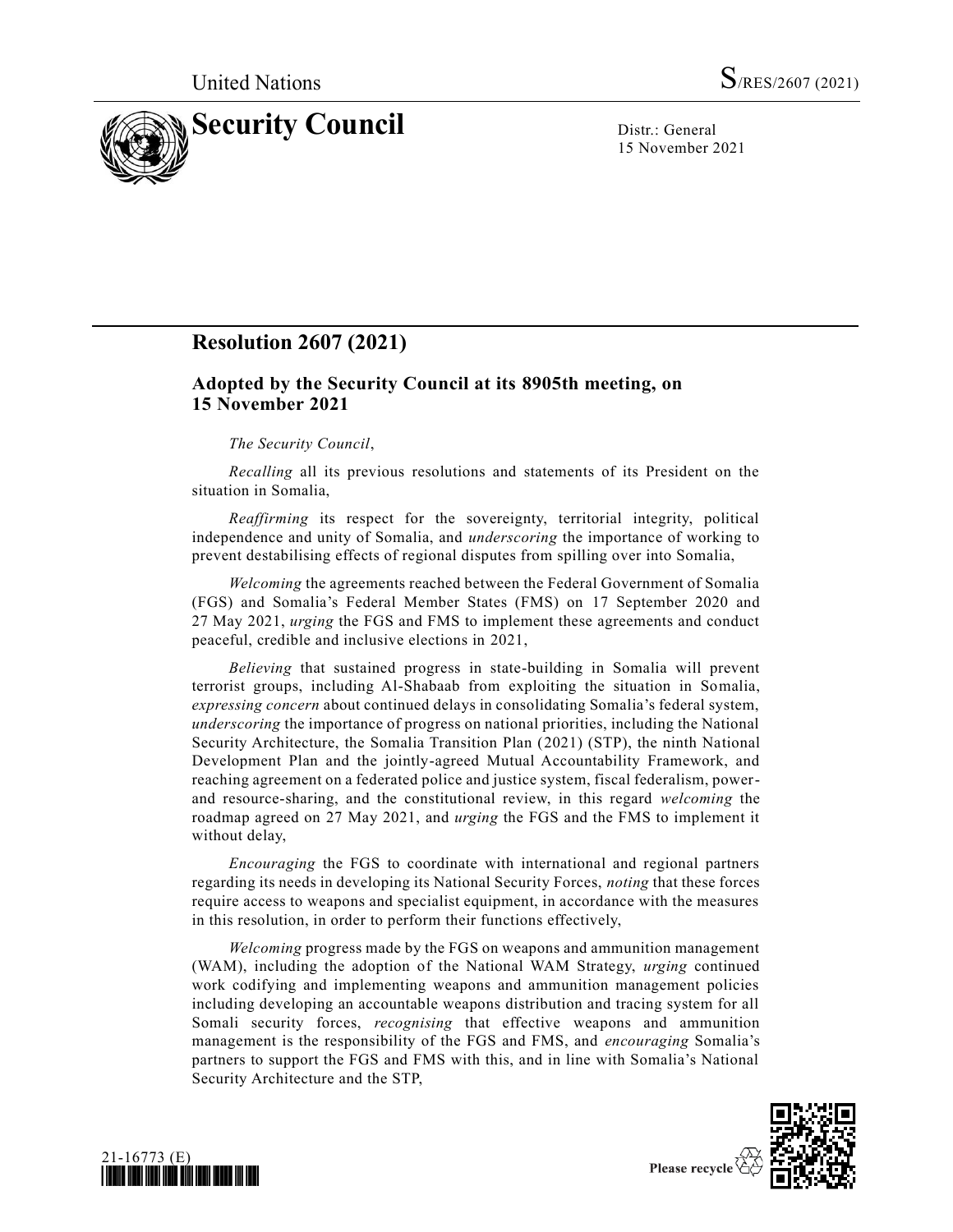*Condemning* the supply of weapons and ammunition to and through Somalia in violation of the arms embargo, especially when they reach Al-Shabaab and affiliates linked to ISIL, and when they undermine the sovereignty and territorial integrity of Somalia, as a serious threat to peace and stability in the region, and *further condemning* continued illegal supply of weapons, ammunition and IED components from Yemen to Somalia,

*Condemning* Al-Shabaab's terrorist attacks in Somalia and beyond, *expressing* grave concern that Al-Shabaab continues to pose a serious threat to the peace, security and stability of Somalia and the region, particularly through its increased use of improvised explosive devices (IEDs) and exploitation of the licit financial system, and *further expressing* grave concern at the continued presence in Somalia of affiliates linked to Islamic State in Iraq and the Levant (ISIL also known as Da'esh),

*Reaffirming* the need to combat by all means, in accordance with the Charter of the United Nations and international law, including applicable international human rights law, international refugee law, and international humanitarian law, threats to international peace and security caused by terrorist acts,

*Recognising* that the threat posed by Al-Shabaab to peace, security and stability in Somalia and the region goes beyond the group's conventional military action and asymmetric warfare, *expressing serious concern* at Al-Shaabab's ability to generate revenue as documented in the final report of the Panel of Experts (the Panel) on Somalia [\(S/2021/849\)](https://undocs.org/en/S/2021/849) *welcoming* the FGS' efforts to strengthen the Somali Financial Sector to identify and monitor money laundering risks and combat terrorist financing, *noting* the steps set out by the FGS in the STP on institutional capacity building, which seek to develop these capabilities, *noting* the importance of financial services in enabling Somalia's economic future, *further welcoming* efforts by the FGS, the United Nations Office on Drugs and Crime (UNODC) and the Panel to develop a plan to disrupt Al-Shabaab finances, and *urging* engagement from the FGS, FMS, Somali financial institutions, the private sector and the international community to support this process,

*Expressing* concern at the continued reports of corruption and diversion of public resources in Somalia, *welcoming* efforts made by the FGS to reduce corruption including the enactment of the Anti-Corruption Law on 21 September 2019 and the establishment of the Anti-Corruption Commission, as well as the ratification of the United Nations Convention Against Corruption, welcoming progress made by the FGS and FMS in strengthening public financial management and the positive work of the Financial Reporting Centre, and *calling* for the FGS and FMS to continue efforts to address corruption, and to continue to accelerate the pace of reform,

*Welcoming* measures taken by the FGS, FMS and United Nations Member States with charcoal destination markets to reduce the export of charcoal, *urging* monitoring and control of existing charcoal stockpiles at export points, *encouraging* further development of Somalia's National Policy on Charcoal, which aims to develop the sustainable management of domestic charcoal use, to address disposal of stockpiles,

*Expressing concern* at the reported ability of Al-Shabaab to exploit the trade in sugar and *urging* the FGS, FMS and regional stakeholders to address this,

*Expressing* concern at continued reports of illegal and unregulated fishing in waters where Somalia has jurisdiction, *noting* the link between illegal fishing and Al-Shabaab's ability to generate revenue, *encouraging* the Somali authorities, with support from the international community, to ensure fishing licenses are issued in accordance with the appropriate Somali legislation, *further encouraging* the FGS, FMS and Somali authorities to work with the UNODC, their international partners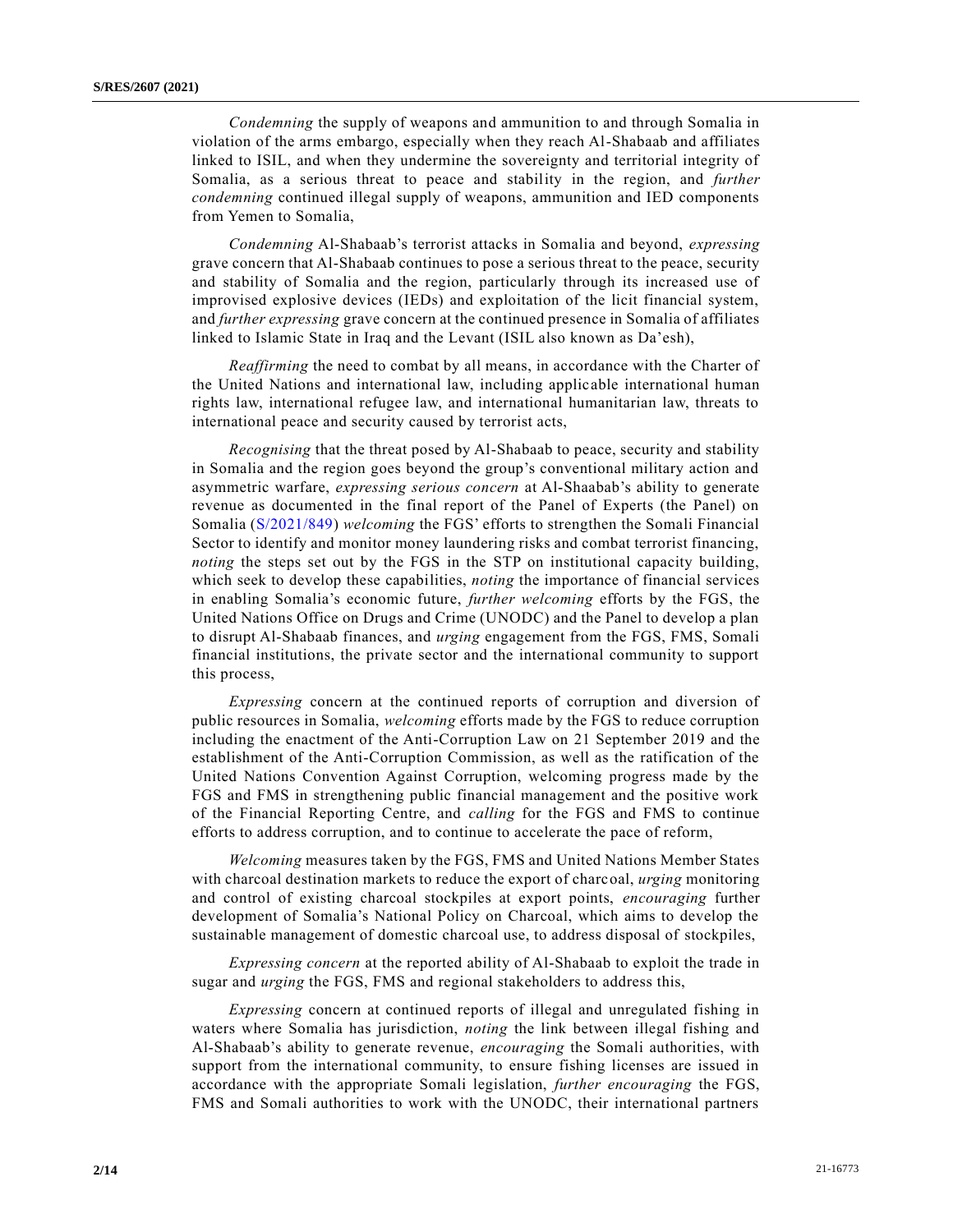and other stakeholders to improve maritime domain awareness and enforcement capabilities,

*Expressing concern* at the situation in Galmadug, *reiterating* the importance of peaceful dispute resolution both in the run-up to elections in 2021 and beyond, and *reaffirming* the importance of inclusive politics, and democratic elections in ensuring long-term peace and stability in Somalia,

*Expressing* serious concern at the humanitarian situation in Somalia, noting the combined threat posed by flooding, drought, locust infestation, forced displacement, and COVID-19, and *condemning in the strongest terms* any party obstructing the safe delivery of humanitarian assistance, any misappropriation or diversion of any humanitarian funds or supplies, and acts of violence against or harassment of humanitarian workers,

*Noting* with concern reports, including from the Secretary-General, which document worrying levels of sexual and gender-based violence in Somalia, *further noting* with concern that Somalia remains one of the deadliest conflict areas for children, as outlined in the 2021 Report of the Secretary-General on Children and Armed Conflict, *further noting* with concern the high levels of recruitment of children in armed conflict in violation of international law and high levels of abductions, with Al-Shabaab continuing to be the main perpetrator, and *urging* the Somali authorities to further strengthen efforts to address these "six grave violations" against children as identified by the Secretary-General, including by implementing measures in line with resolution [2467 \(2019\),](https://undocs.org/en/S/RES/2467(2019))

*Reiterating* the importance of inclusive dialogue and local reconciliation processes for stability in Somalia, *reaffirming* the importance of both the FGS and FMS engaging in constructive dialogue to de-escalate tensions between them, and *further reiterating* that the successful and peaceful conduct of elections in 2021 as planned and agreed can enable Somalia to refocus on addressing pressing problems, including among other things, the threat posed by Al-Shabaab, trafficking of weapons and ammunition, humanitarian needs, floods, drought, and COVID-19 and enable all parties to advance Somalia's national priorities,

*Taking note* of the final report of the Panel, *welcoming* the increased cooperation between the Panel and the FGS, and *recalling* that panels of experts operate pursuant to mandates from the Security Council,

*Expressing support* for the FGS in its efforts to reconstruct the country, counter the threat of terrorism, and stop the trafficking of weapons and ammunition, *further expressing* its intention to ensure the measures in this resolution will enable the FGS in the realisation of these objectives, *noting* that the security situation in Somalia continues to necessitate these measures, including strict controls on the movement of arms but *affirming* that it shall keep the situation in Somalia under constant review and that it shall be prepared to review the appropriateness of the measures contained in this resolution, including any modification, possible benchmarks, suspension or lifting of the measures, as may be needed in light of the progress achieved and compliance with this resolution,

*Recalling* paragraphs 1 to 8 of resolution [2444 \(2018\),](https://undocs.org/en/S/RES/2444(2018)) *reaffirming* that it will continue to follow developments towards the normalisation of relations between Eritrea and Djibouti and will support the two countries in the resolution of these matters in good faith,

*Underscores* its objective in this resolution is to support state- and peacebuilding in Somalia including by reducing the threat to peace and security posed by Al-Shabaab and by reducing the destabilising impact of Al-Shabaab's activities, in Somalia and the region, and by supporting Somalia with security sector reforms,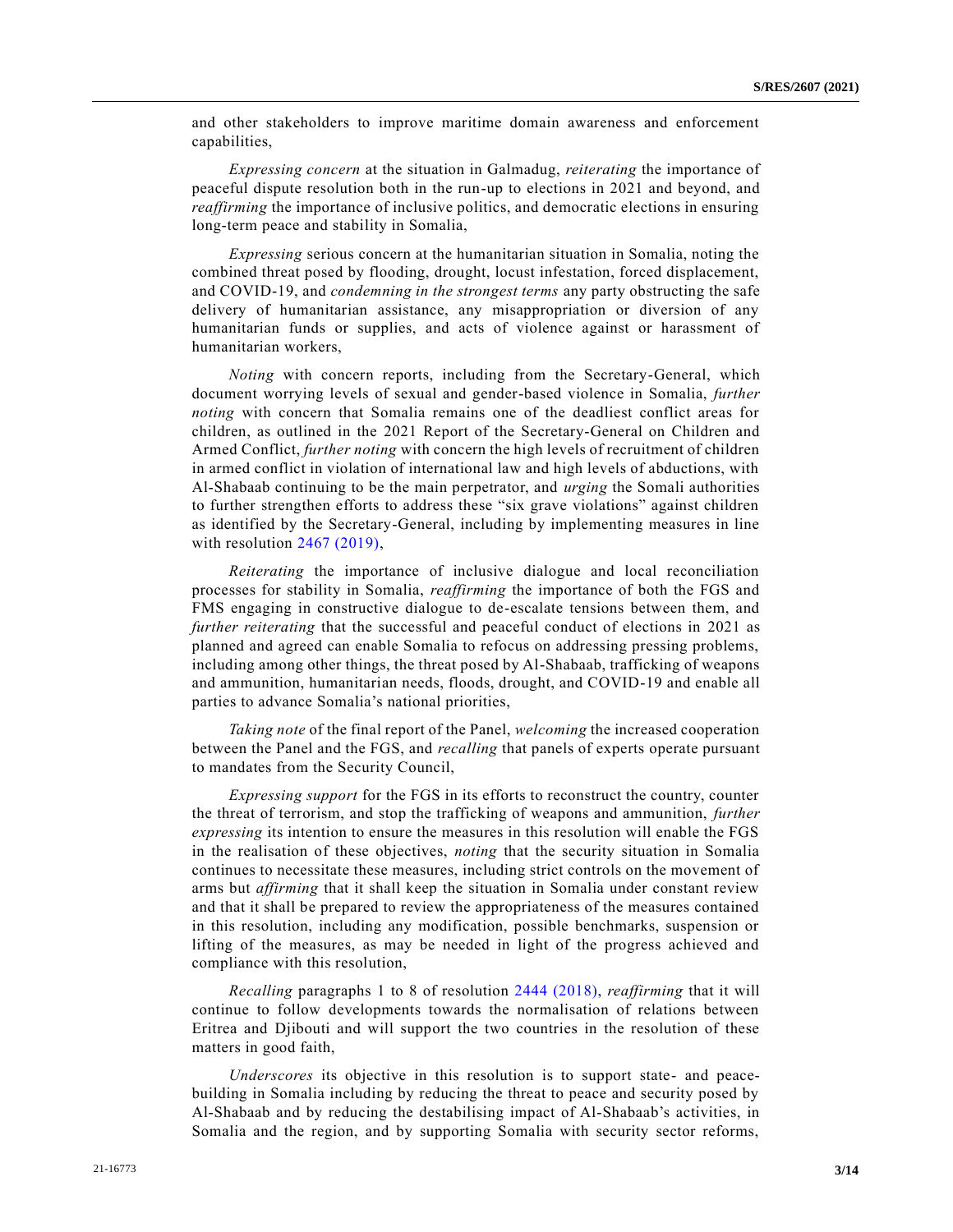especially weapons and ammunition management, and through the measures and mechanisms outlined in the following operative paragraphs,

*Determining* that the situation in Somalia continues to constitute a threat to international peace and security in the region,

*Acting* under Chapter VII of the Charter of the United Nations,

\*

#### **Part 1: Degrading Al-Shabaab**

1. *Reiterates* that Al-Shabaab poses a threat to peace and security, and that its terrorist and other activities have a destabilising impact in Somalia and the region, and *underscores* the need to target Al-Shabaab's finances, improve maritime domain awareness, prevent illicit revenue generation, including from the sale of charcoal, and reduce the threat posed by IEDs;

#### **1a: Targeting illicit finances**

2. *Notes with concern* Al-Shabaab's ability to generate revenue and launder, store and transfer resources, *calls upon* the FGS to continue working with Somali financial authorities, private sector financial institutions and the international community to identify, assess and mitigate money laundering and terrorist financing risks, improve compliance (including enhanced Know Your Customer and due diligence procedures) and strengthen supervision and enforcement, including through increased reporting to the Central Bank of Somalia and Financial Reporting Centre in line with the Anti-Money Laundering and Counter the Financing of Terrorism Act (2016) as well as the Mobile Money Regulations (2019), *commends* the FGS for signing a National Identification (ID) bill and *encourages* the development of a unique Somali ID as a matter of priority to improve financial access and compliance and counter the financing of terrorism, *further encourages* support from the international community in addressing these risks and *requests* the FGS, UNODC and the Panel to continue exchanging information about Al-Shabaab's finances and to continue working with stakeholders to develop a plan to disrupt Al-Shabaab's finances and exploitation of the licit financial system;

3. *Requests* the FGS to strengthen cooperation and coordination with other United Nations Member States, particularly other Member States in the region, and with international partners to prevent and counter the financing of terrorism, including compliance with resolution [1373 \(2001\),](https://undocs.org/en/S/RES/1373(2001)) resolution [2178 \(2014\),](https://undocs.org/en/S/RES/2178(2014)) resolution [2462 \(2019\),](https://undocs.org/en/S/RES/2462(2019)) and relevant domestic and international law, and *requests* the FGS to submit, in its regular reporting to the Council, an update on specific actions taken by the Somali authorities to counter the financing of terrorism;

#### **1b: Maritime Interdiction and improving maritime domain awareness**

4. *Encourages* the UNODC, within its current mandate, under the Indian Ocean Forum on Maritime Crime, to bring together relevant States and international organisations, including European Naval Force Operation Atalanta, Combined Maritime Forces (CMF) and other naval forces in the region to enhance regional cooperation on responding to illicit maritime flows and disrupt all forms of trafficking in licit and illicit goods that may finance terrorist activities in Somalia, an d support the FGS and FMS to improve their maritime domain awareness and enforcement, including in relation to the role of fishing vessels in trafficking and illicit trade;

5. *Decides* to renew and expand the provisions set out in paragraph 15 of resolutio[n 2182 \(2014\)](https://undocs.org/en/S/RES/2182(2014)) until 15 November 2022 and *authorises* Member States, acting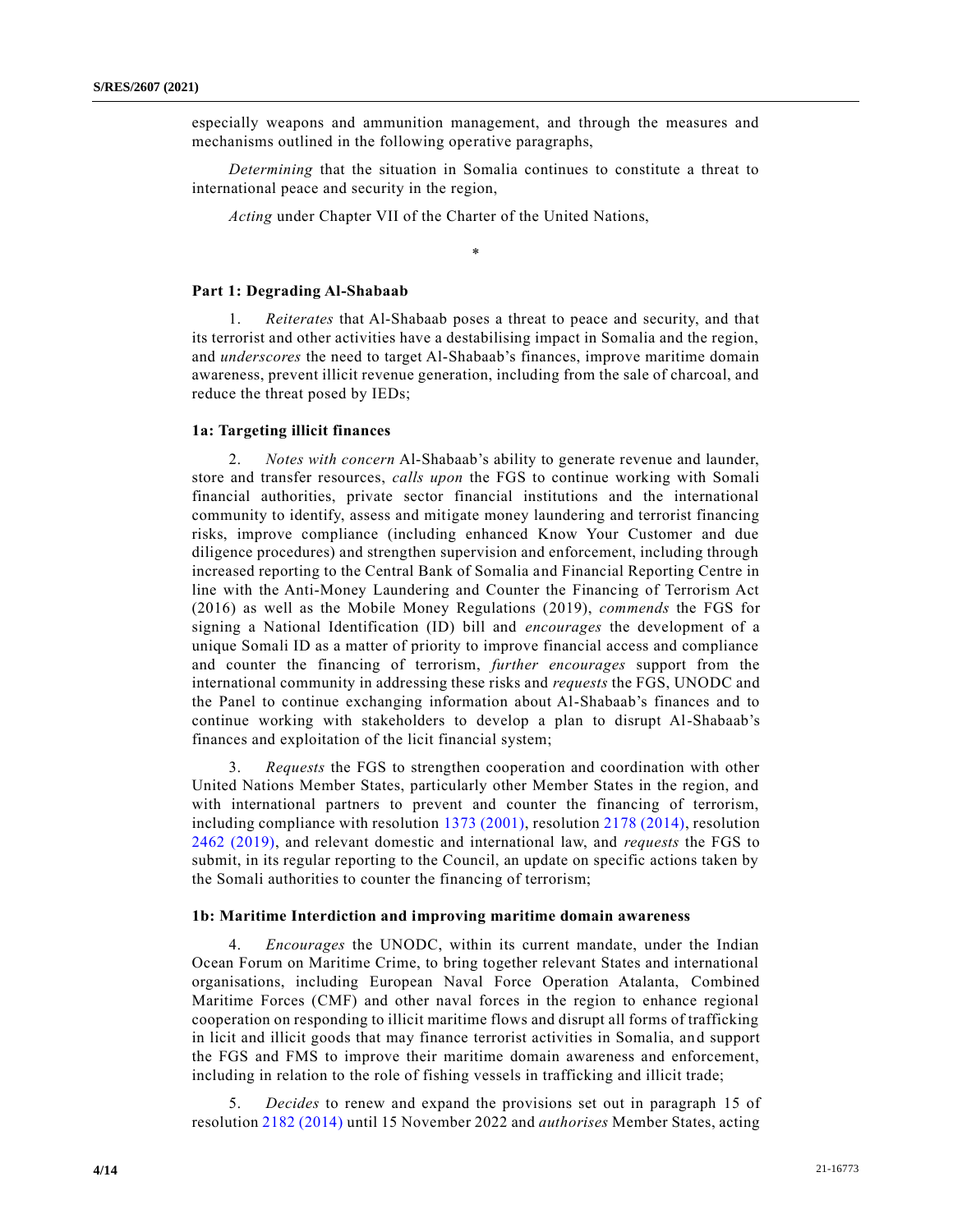nationally or through voluntary multinational naval partnerships such as "Combined Maritime Forces," in cooperation with the FGS and which the FGS has notified to the Secretary-General and which the Secretary-General has subsequently notified to all Member States, in order to ensure strict implementation of the arms embargo on Somalia, the charcoal ban, and the IED components ban, to inspect, without undue delay, in Somali territorial waters and on the high seas off the coast of Somalia extending to and including the Arabian sea and Persian Gulf, vessels bound to or from Somalia which they have reasonable grounds to believe are:

(i) carrying charcoal from Somalia in violation of the charcoal ban;

(ii) carrying weapons or military equipment to Somalia, directly or indirectly, in violation of the arms embargo on Somalia;

(iii) carrying weapons or military equipment to individuals or entities designated by the Committee pursuant to resolution [751 \(1992\);](https://undocs.org/en/S/RES/751(1992)) or

(iv) carrying IED components identified in Part I of Annex C to this resolution in violation of the IED components ban;

#### **1c: Somalia Charcoal ban**

6. *Condemns any* exports of charcoal from Somalia in violation of the total ban on the export of charcoal, *reaffirms* its decision regarding the ban on the import and export of Somali charcoal, as set out in paragraph 22 of its resolution [2036 \(2012\)](https://undocs.org/en/S/RES/2036(2012)) ("the charcoal ban"), and paragraphs 11 to 21 of resolution [2182 \(2014\);](https://undocs.org/en/S/RES/2182(2014))

7. *Welcomes* measures taken by the FGS, FMS and Member States to reduce the export of charcoal from Somalia, *reiterates* its requests that the African Union Mission in Somalia (AMISOM) support and assist the FGS and FMSs in implementing the total ban on the export of charcoal from Somalia, *encourages* further development of Somalia's National Policy on Charcoal to develop the sustainable management of domestic charcoal use, *encourages* the Food and Agriculture Organization (FAO) to provide the FGS with data and enhanced analysis on domestic charcoal production to inform the development of the FGS National Policy on Charcoal and *calls upon* AMISOM to facilitate regular access for the Panel to charcoal exporting ports;

8. *Reaffirms* the importance of the efforts of the UNODC and its international partners to monitor and disrupt the export and import of charcoal to and from Somalia;

#### **1d: IED components restrictions**

9. *Noting* the increase in IED attacks undertaken by Al-Shabaab, *decides* that all States shall prevent the direct or indirect sale, supply or transfer of the items in part I of Annex C to this resolution to Somalia from their territories or by their nationals outside their territories, or using their flag vessels or aircraft if there is sufficient evidence to demonstrate that the item(s) will be used, or a significant risk they may be used, in the manufacture in Somalia of improvised explosive devices;

10. *Further decides* that, where an item in part I of Annex C to this resolution is directly or indirectly sold, supplied or transferred to Somalia consistent with paragraph 9, the State shall notify the Committee of the sale, supply or transfer no more than 15 working days after the sale, supply or transfer takes place, and *stresses* the importance that notifications pursuant to this paragraph contain all relevant information, including the purpose of the use of the item(s), the end user, the technical specifications and the quantity of the item(s) to be shipped;

11. *Calls upon* Member States to undertake appropriate measures to promote the exercise of vigilance by their nationals, persons subject to their jurisdiction and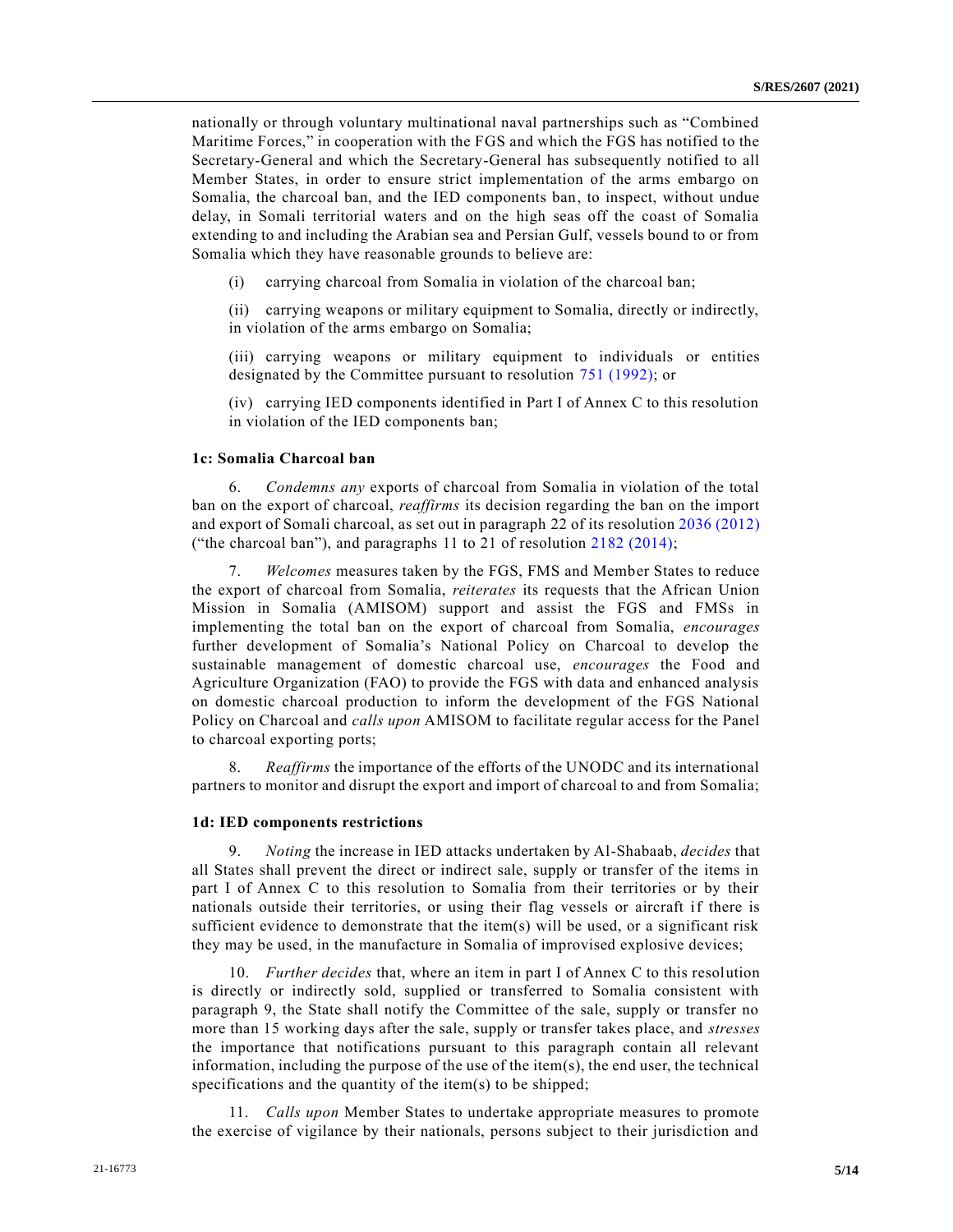firms incorporated in their territory or subject to their jurisdiction that are involved in the sale, supply, or transfer of explosive precursors and materials to Somalia that may be used in the manufacture of improvised explosive devices, including inter alia items in part II of Annex C, to keep records of transactions and share information with the FGS, the Committee and the Panel regarding suspicious purchases of or enquiries into these chemicals by individuals in Somalia and to ensure that the FGS and FMS are provided with adequate financial and technical assistance to establish appropriate safeguards for the storage and distribution of materials;

12. *Encourages* international and regional partners of Somalia to implement continued specialist training of FGS Explosive Ordnance Disposal teams and to provide appropriate equipment and coordinate support to reinforc e Somali capacity in the analysis of explosives;

#### **Part 2: supporting state- and peace-building in Somalia**

#### **2a: Security sector reform and compliance with international law**

13. *Calls upon* the FGS, in coordination with the FMS, to accelerate the implementation of the National Security Architecture and STP, and urges the FGS and FMS to implement the 27 May 2021 roadmap;

14. *Further calls upon* the FGS and FMS to enhance civilian oversight of their security apparatus, to continue to adopt and implement appropriate vetting procedures of all defence and security personnel, including human rights vetting, and to investigate and, as appropriate, prosecute individuals responsible for violations of international law, including international humanitarian law and human rights law, and sexual and gender-based violence in conflict and post-conflict situations, and in this context recalls the importance of the Secretary-General's Human Rights and Due Diligence Policy in relation to the support provided by the United Nations to Somali security forces and AMISOM;

15. *Calls upon* the international community to support implementation of the STP to help develop credible, professional and representative Somali security forces;

16. *Calls* upon all parties to the conflict in Somalia to comply with international humanitarian law, and *urges* them to continue conducting prompt and full investigations when reports of civilian casualties resulting from military operations arise;

## **2b: Weapons and ammunition management and preventing illegal movement of weapons to and within Somalia**

17. *Welcomes* progress on weapons and ammunition management and *underlines* the responsibility of the FGS and FMS to ensure the safe and effective management, storage and security of their stockpiles of weapons, ammunition and other military equipment and their distribution, including implementation of a system which allows tracking of all such military equipment and supplies to the unit level;

18. *Reaffirms* that the FGS, in cooperation with the FMS and AMISOM, shall document and register all weapons and military equipment captured as part of offensive operations or in the course of carrying out their mandates, including recording the type and serial number of the weapon and/or ammunition, photographing all items and relevant markings and facilitating inspection by the Panel of all military items before their redistribution or destruction;

19. *Calls upon* the international community to provide additional and coordinated support to continue to develop the weapons and ammunition management capacity of the FGS and FMS, with a particular focus on training, storage, support for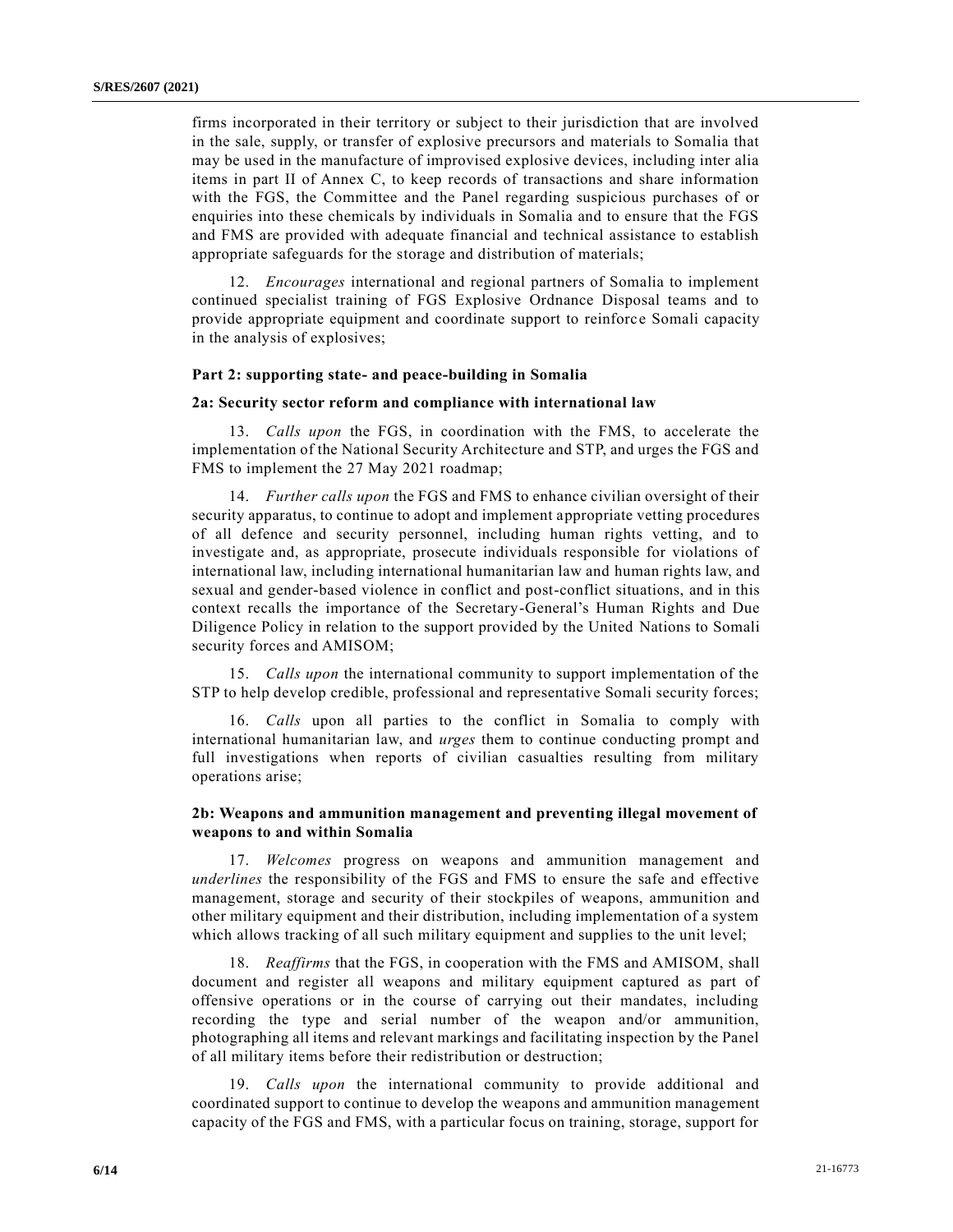infrastructure and distribution, technical assistance and capacity building and *encourages* international and regional partners to coordinate their efforts to support the strengthening of FGS bodies in charge of implementing the requirements of this resolution;

20. *Emphasises* that effective weapons and ammunition management will reduce the ability of Al-Shabaab and other armed groups to obtain weapons and reduce the threat to peace and security posed by them, in Somalia and the region, and *reaffirms* that all States shall, for the purposes of establishing peace and stability in Somalia, implement a general and complete embargo on all deliveries of weapons and military equipment to Somalia, including prohibiting the financing of all acquisitions and deliveries of weapons and military equipment and the direct or indirect supply of technical advice, financial and other assistance, and training related to military activities, until the Council decides otherwise (as initially imposed by paragraph 5 of its resolution [733 \(1992\)](https://undocs.org/en/S/RES/733(1992)) and paragraphs 1 and 2 of resolution [1425 \(2002\),](https://undocs.org/en/S/RES/1425(2002)) hereafter "the arms embargo";

21. *Recognises* that Somali National Security Forces (SNSF) and Somali Security Sector Institutions other than those of the FGS (SSSIs) will require access to weapons and specialist equipment, in line with Somalia's National Security Architecture and the STP, in order to perform their functions effectively and *reaffirms* that the arms embargo shall not apply to:

(a) deliveries of weapons and military equipment, or the provision of technical advice, financial and other assistance, and training related to military activities, intended solely for the development of the SNSF, to provide security for the Somali people, except in relation to items in Annexes A and B to this resolution, which are subject to the applicable approvals and notification procedures as set out in paragraphs 23 and 24 to this resolution;

(b) to deliveries of weapons and military equipment, intended solely for the development of SSSIs, to provide security for the Somali people, except in relation to items in Annexes A and B to this resolution, which are subject to the applicable approvals and notification procedures as set out in paragraphs 25 and 26 below;

(c) the provision of technical advice, financial and other assistance, and training related to military activities, intended solely for the development of SSSIs, to provide security for the Somali people, which are also subject to the applicable approvals and notification procedures as set out in paragraph 26 below;

22. *Reaffirms* that weapons and military equipment sold or supplied in accordance with the exemption in paragraph 21 of this resolution shall not be resold to, transferred to, or made available for use by any individual or entity not in the service of the Somali National Security Forces or Somali security sector institution to which it was originally sold or supplied, or the selling or supplying State or international, regional or subregional organisation;

#### **Approvals and notifications required under the arms embargo**

23. *Reaffirms* that deliveries of items in Annex A to this resolution, intended solely for the development of SNSF, to provide security for the Somali people, require an advance approval by the Committee on a case-by-case basis, requests for which shall be submitted at least five working days in advance by the FGS or the State or international, regional or subregional organisation delivering assistance;

24. *Reaffirms* that deliveries of items in Annex B to this resolution, intended solely for the development of SNSF, to provide security for the Somali people, are subject to notifications to the Committee for information submitted at least five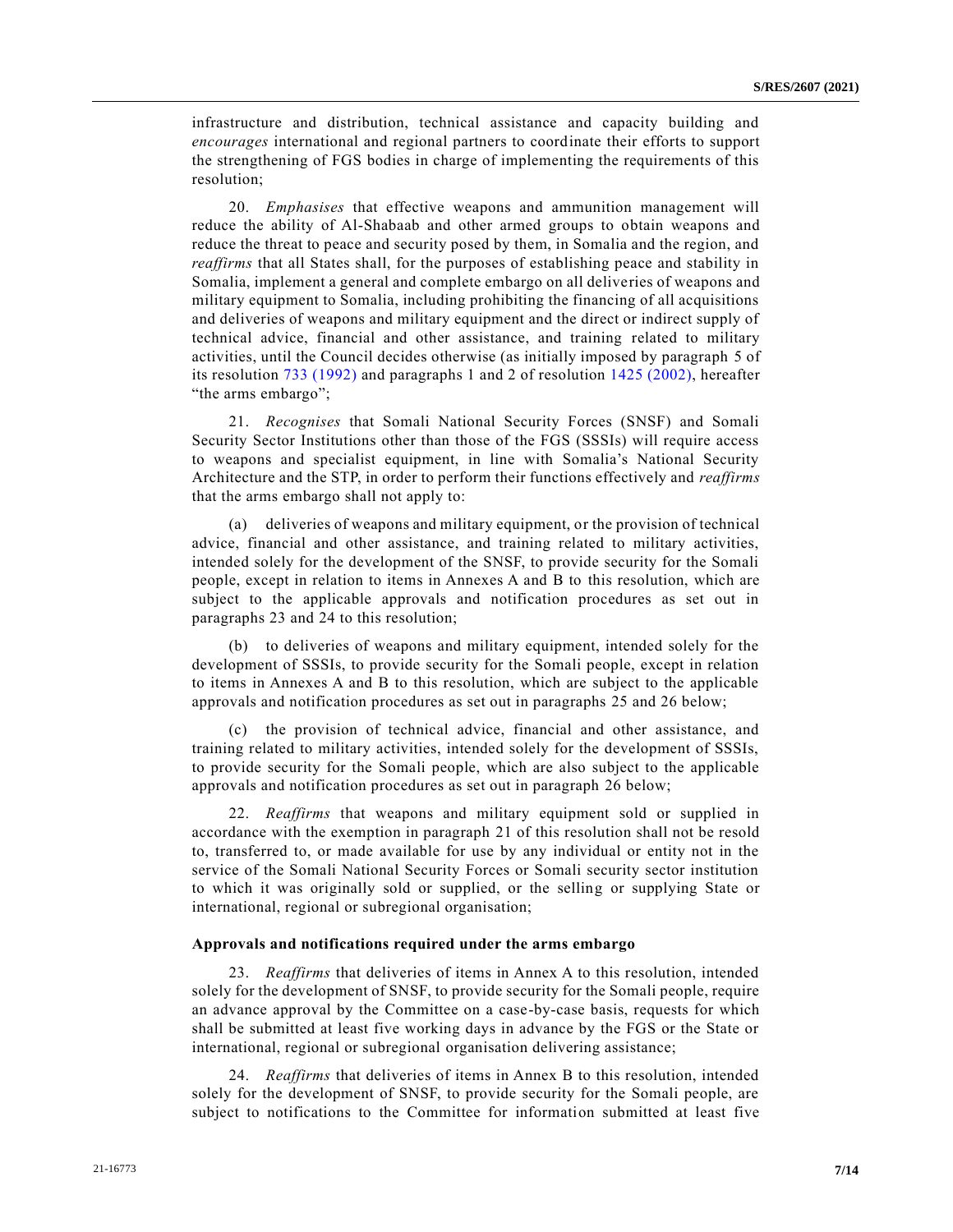working days in advance by the FGS or the State or international, regional or subregional organisation delivering assistance;

25. *Reaffirms* that deliveries of items in Annex A to this resolution, intended solely for the development of SSSIs, to provide security for the Somali people, require an advance approval by the Committee on a case-by-case basis, requests for which shall be submitted at least five working days in advance by the supplying State or international, regional or sub-regional organisation and *requests* States or international, regional and sub-regional organisations to inform the FGS in parallel of any such deliveries at least five working days in advance;

26. *Reaffirms* that deliveries of items in Annex B to this resolution or the delivery of technical advice, financial and other assistance, and training related to military activities, intended solely for the development of SSSIs, to provide security for the Somali people, may be provided in the absence of a negative decision by the Committee within five working days of receiving a notification from the supplying State or international, regional and sub-regional organisation, and *requests* States or international, regional and sub-regional organisations to inform the FGS in parallel of any such deliveries at least five working days in advance;

27. *Reaffirms* that the delivery of non-lethal military equipment intended solely for humanitarian or protective use shall be notified to the Committee five days in advance for its information only, by the supplying State or international, regional or subregional organisation;

#### **Further information on approvals and notifications**

28. *Reaffirms* that the FGS has the primary responsibility to seek approval from or notify the Committee pursuant to paragraph 23 or 24, as applicable, of any deliveries of weapons and military equipment to the SNSF, at least five days in advance, and that all requests for approvals and notifications should include: details of the manufacturer and supplier of the weapons and military equipment, a description of the arms and ammunition including the type, calibre and ammunition, proposed date and place of delivery, and all relevant information concerning the intended destination unit in the SNSF, or the intended place of storage;

29. *Reaffirms* that the State or international, regional or subregional organisation delivering weapons and military equipment to the SNSF pursuant to paragraph 23 or 24, may alternatively, make an advance request for approval or notification, as applicable, in consultation with the FGS, *reaffirms* that a State or international, regional or subregional organisation choosing to do so should inform the appropriate national coordinating body within the FGS of the advance request for approval or notification and provide the FGS with technical support with notification procedures where appropriate, and *requests* the Committee to transmit advance requests for approval and notifications from States or international, regional or subregional organisations to the appropriate national coordinating body in the FGS;

30. *Reaffirms* that a State or international, regional or subregional organisation delivering any weapon and military equipment, technical advice, financial and other assistance, and training related to military activities to SSSIs, pursuant to paragraph 25 or 26, has responsibility for seeking approval from or notifying the Committee, as applicable, for any deliveries of those items, advice, assistance or training, and informing the FGS in parallel at least five working days in advance and *decides* that all requests for approvals and notifications should include: details of the manufacturer and supplier of the weapons and military equipment including serial numbers, a description of the arms and ammunition including the type, calibre and ammunition, proposed date and place of delivery, and all relevant information concerning the intended destination unit, or the intended place of storage;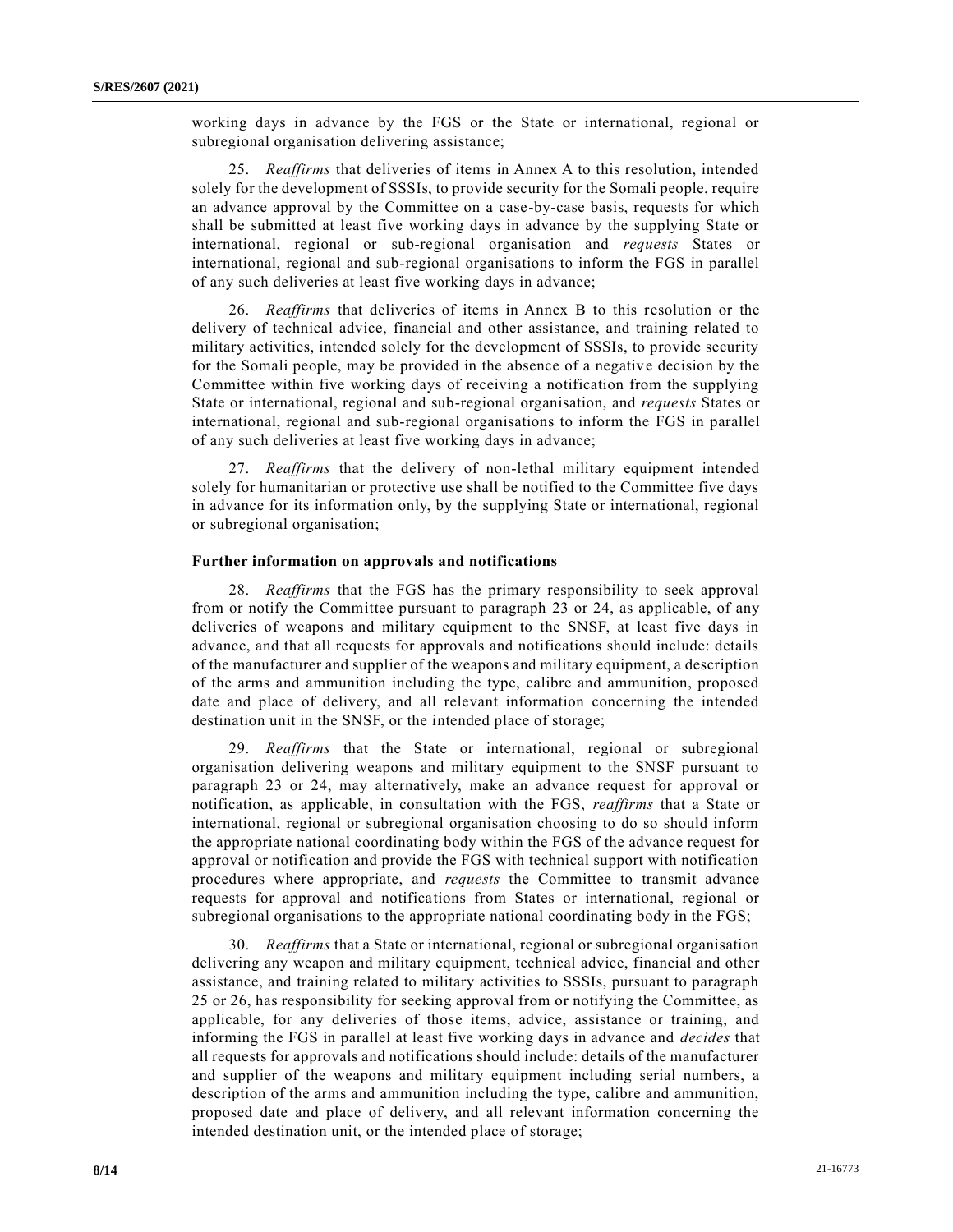31. *Notes with concern* reports that States were not adequately following the notification procedures set out in prior resolutions, *reminds* States of their obligations pursuant to the notification procedures, set out in paragraphs 23–30 above, and *further urges* States to follow strictly the notification procedures for providing assistance to SSSIs including informing the FGS;

32. *Reaffirms* that where paragraphs 23 or 24 apply the FGS shall no later than 30 days after the delivery of weapons and military equipment, submit to the Committee a post-delivery notification in the form of written confirmation of the completion of any delivery to the SNSF, including the serial numbers for the weapons and military equipment delivered, shipping information, bill of lading, cargo manifests or packing lists, and the specific place of storage, and recognises the value of the supplying State or international, regional or subregional organisation doing the same, in cooperation with the FGS;

33. *Decides* that where paragraphs 25 or 26 apply the supplying State or international, regional or sub-regional organisation shall, no later than 30 days after the delivery of weapons and military equipment, submit to the Committee a post-delivery notification in the form of written confirmation of the completion of any delivery to the SSSI, including the serial numbers for the weapons and military equipment delivered, shipping information, bill of lading, cargo manifests or packing lists and the specific place of storage, and inform the FGS in parallel;

#### **Further exemptions to the arms embargo**

34. *Reaffirms* that the arms embargo shall not apply to:

(a) Supplies of weapons or military equipment or the provision of technical advice, financial and other assistance, and training related to military activities intended solely for the support of or use by United Nations personnel, including the United Nations Assistance Mission in Somalia (UNSOM), the African Union Mission in Somalia (AMISOM); AMISOM's strategic partners, operating solely under the latest African Union Strategic Concept of Operations, and in cooperation and coordination with AMISOM; and the European Union Training Mission (EUTM) in Somalia, all as per paragraph 10 (a)–(d) of resolution [2111 \(2013\);](https://undocs.org/en/S/RES/2111(2013))

(b) Supplies of weapons and military equipment destined for the sole use of States or international, regional and subregional organisations undertaking measures to suppress acts of piracy and armed robbery at sea off the coast of Somalia, upon the request of the FGS and for which the FGS has notified the Secretary-General, and provided that any measures undertaken shall be consistent with applicable international humanitarian and international human rights law;

(c) Supplies of protective clothing, including flak jackets and military helmets, temporarily exported to Somalia by United Nations personnel, representatives of the media and humanitarian and development workers and associated personnel for their personal use only;

(d) Entry into Somali ports for temporary visits of vessels carrying weapons and military equipment for defensive purposes provided that such items remain at all times aboard such vessels (as previously affirmed by paragraph 3 of resolution [2244 \(2015\)\)](https://undocs.org/en/S/RES/2244(2015));

#### **Part 3: Targeted Measures**

35. *Recalls* its decisions in its resolution [1844 \(2008\)](https://undocs.org/en/S/RES/1844(2008)) which imposed targeted sanctions and its resolutions [2002 \(2011\),](https://undocs.org/en/S/RES/2002(2011)) and [2093 \(2013\)](https://undocs.org/en/S/RES/2093(2013)) which expanded the listing criteria, and recalls its decisions in its resolutions [2060 \(2012\)](https://undocs.org/en/S/RES/2060(2012)) and [2444 \(2018\),](https://undocs.org/en/S/RES/2444(2018)) and *further recalls* that the listing criteria includes, but is not limited to, planning, directing or committing acts involving sexual and gender-based violence, and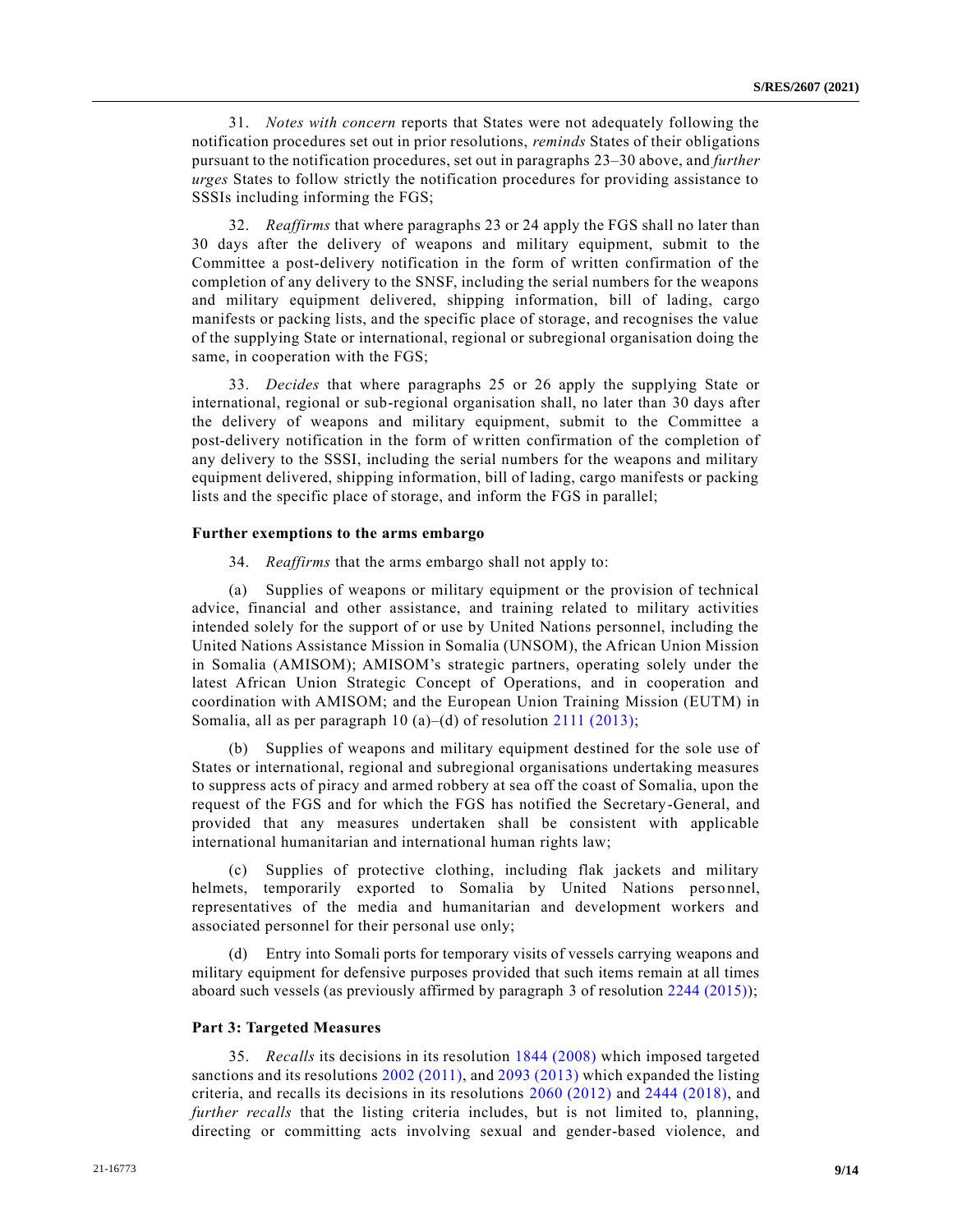*reiterates* its request for Member States to assist the Panel of Experts in its investigations, and for the FGS, FMS and AMISOM and partners to share information with the Panel of Experts regarding conduct or activities, in particular Al-Shabaab activities, where covered by listing criteria;

36. *Requests* the Special Representative of the Secretary-General for Children and Armed Conflict and the Special Representative for Sexual Violence in Conflict to share relevant information with the Committee in accordance with paragraph 7 of resolution [1960 \(2010\)](https://undocs.org/en/S/RES/1960(2010)) and paragraph 9 of resolution [1998 \(2011\),](https://undocs.org/en/S/RES/1998(2011)) and *invites* the Office of the United Nations High Commissioner for Human Rights to share relevant information with the Committee, as appropriate;

37. *Reaffirms* that without prejudice to humanitarian assistance programmes conducted elsewhere, the measures imposed by paragraph 3 of its resolution [1844](https://undocs.org/en/S/RES/1844(2008))  [\(2008\)](https://undocs.org/en/S/RES/1844(2008)) shall not apply to the payment of funds, other financial assets or economic resources necessary to ensure the timely delivery of urgently needed humanitarian assistance in Somalia, by the United Nations, its specialised agencies or programmes, humanitarian organisations having observer status with the United Nations General Assembly that provide humanitarian assistance, and their implementing partners including bilaterally or multilaterally funded non-governmental organisations participating in the United Nations Humanitarian Response Plan for Somalia;

#### **Panel of Experts on Somalia**

38. *Decides* to renew, with effect from the date of adoption of this resolution, until 15 December 2022, the Panel on Somalia and that the mandate of the Panel shall include the tasks referred to in paragraph 11 of resolution [2444 \(2018\)](https://undocs.org/en/S/RES/2444(2018)) and paragraph 2 of this resolution, *requests* the Secretary-General to include dedicated gender expertise, in line with paragraph 11 of its resolution [2467 \(2019\)](https://undocs.org/en/S/RES/2467(2019)) and further requests the Panel to include gender as a cross-cutting issue in its investigations and reporting, and *expresses* its intention to review the mandate of the Panel and take appropriate action regarding any extension to the mandate no later than 15 November 2022;

39. *Recalls* the importance of full co-operation between the FGS and the Panel, *requests* the FGS to facilitate for the Panel interviews of suspected members of Al-Shabaab and ISIL held in custody, *notes* the importance of the Panel carrying out their mandate in line with document [S/2006/997,](https://undocs.org/en/S/2006/997) and *requests* the Panel to give recommendations to the Committee on how to support the FGS in weapons and ammunition management, including efforts towards establishing a National Small Arms and Light Weapons Commission;

40. *Reiterates its request* for States, the FGS, the FMS and AMISOM to provide information to the Panel, and assist them in their investigations, *urges* the FGS and the FMS to facilitate access for the Panel, on the basis of written requests to the FGS by the Panel, to all FGS armouries in Mogadishu, all FGS-imported weapons and ammunition prior to distribution, all FGS military storage facilities in Somalia National Army (SNA) sectors and all captured weaponry in FGS and FMS custody, and to allow photographs of weapons and ammunition in FGS and FMS custody and access to all FGS and FMS logbooks and distribution records, in order to enable the Security Council to monitor and assess implementation of this resolution;

#### **Reporting**

41. *Requests* the Panel to provide regular updates to the Committee, including a minimum of four different thematic reports delivered on a quarterly basis, including one of smuggling and trafficking on weapons and military equipment, a comprehensive mid-term update and, for the Security Council's consideration,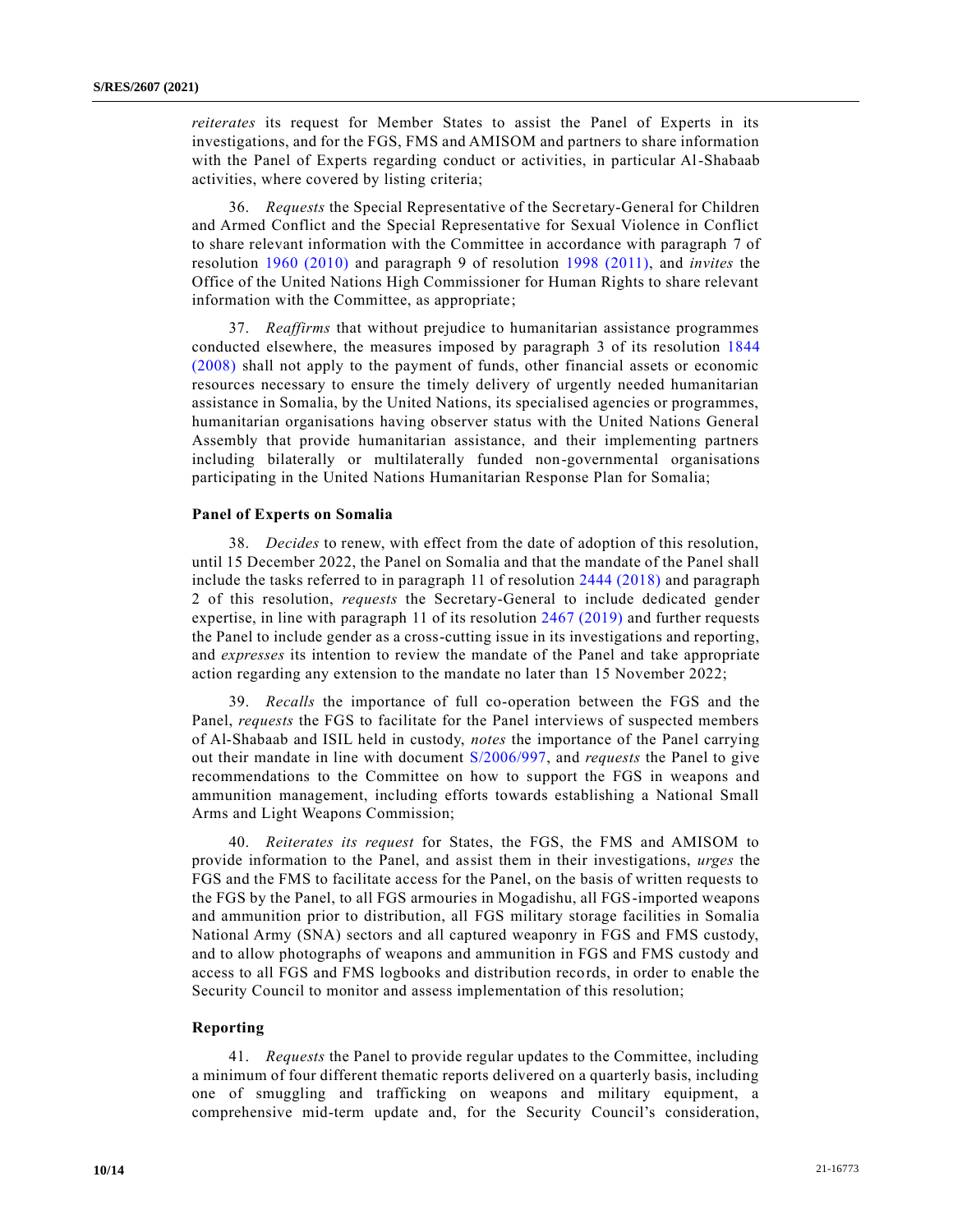through the Committee, a final report by 15 October 2022 and *urges* the Panel to seek feedback from the Committee on the findings of their reporting;

42. *Requests* the Secretary-General to provide to the Council, no later than 15 September 2022, and following completion of a technical assessment of Somalia's weapons and ammunition management capability, recommendations to improve it further and to articulate options for clear, well identified, and realistic benchmarks that could serve in guiding the Security Council in its review of the arms embargo measures in light of progress achieved to date and compliance with this resolution, and particularly its consideration of possible modification, suspension or lifting of those measures;

43. *Requests* the Emergency Relief Coordinator to report to the Security Council by 15 October 2022 on the delivery of humanitarian assistance in Somalia and on any impediments to the delivery of humanitarian assistance in Somalia;

44. *Requests* the FGS to report to the Security Council in accordance with paragraph 9 of resolution [2182 \(2014\)](https://undocs.org/en/S/RES/2182(2014)) and as requested in paragraph 7 of resolution [2244 \(2015\),](https://undocs.org/en/S/RES/2244(2015)) by 1 February 2022 and then by 1 August 2022, including:

(a) the structure, composition, strength and disposition of its security forces, and the status of regional and militia forces,

including as annexes the reports of the Joint Verification Team (JVT) requested in paragraph 7 of resolution [2182 \(2014\)](https://undocs.org/en/S/RES/2182(2014)) and para 37 of resolution [2551 \(2020\),](https://undocs.org/en/S/RES/2551(2020)) and

(ii) incorporating the notifications regarding the destination unit in the SNSF or the place of storage of military equipment upon distribution of imported arms and ammunition;

(b) an update summarising suspicious activity documented by domestic financial institutions, and investigations and actions undertaken by the Financial Reporting Centre to counter the financing of terrorism and in a manner so as to protect the confidentiality of sensitive information;

(c) an update on the status of individuals designated by the Committee, where information is available;

45. *Requests* the Secretary-General to provide the Security Council with an update, no later than the 31 July 2022 on any further developments towards the normalisation of relations between Eritrea and Djibouti;

46. *Decides* to remain seized of the matter.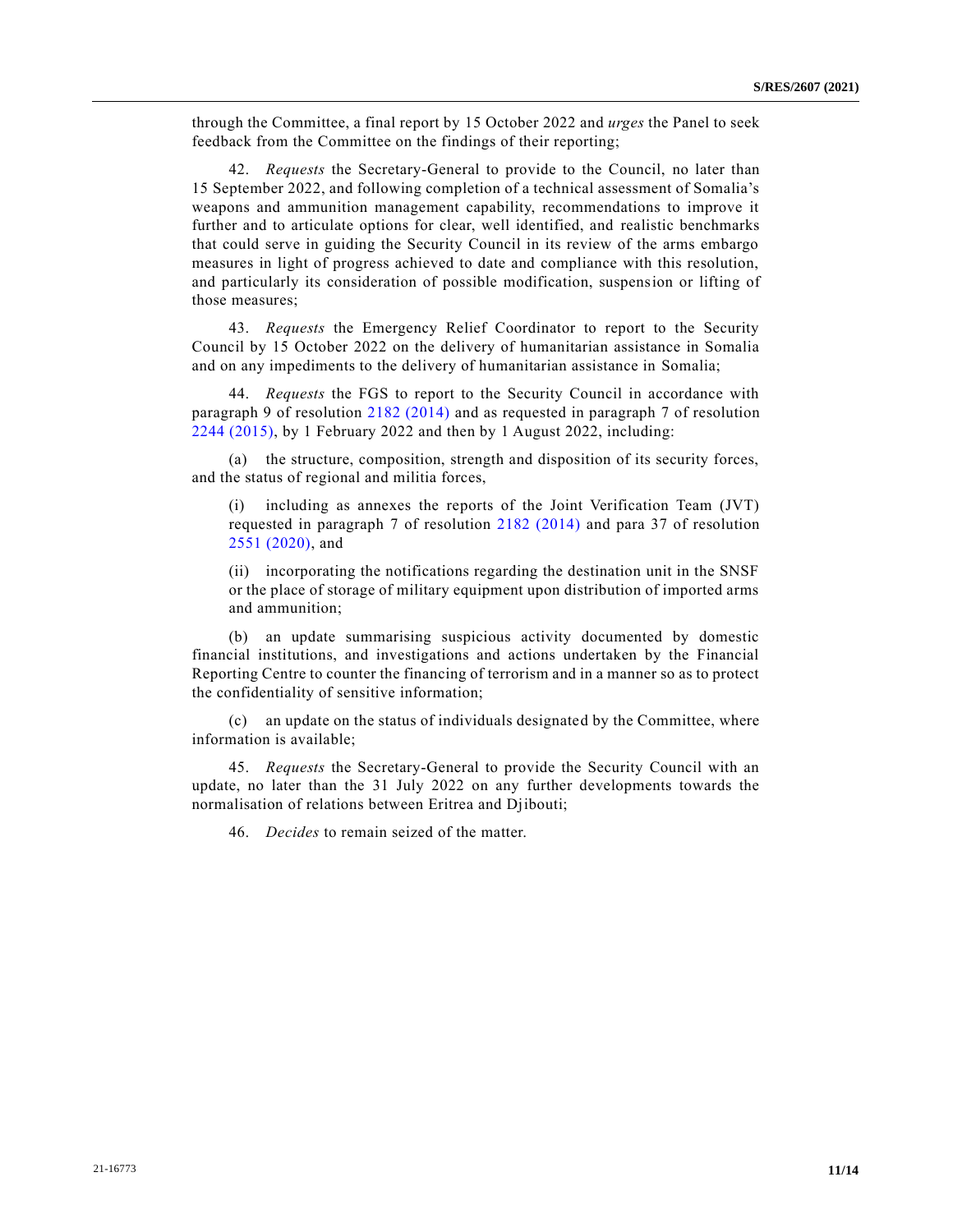## **Annex A**

## **Items subject to the Committee's advance approval**

1. Surface to air missiles, including Man-Portable Air-Defence Systems (MANPADS);

2. Weapons with a calibre greater than 12.7 mm, and components specially designed for these, and associated ammunition;

Note: (This does not include shoulder fired anti-tank rocket launchers such as RPGs or LAWs (light anti-tank weapon), rifle grenades, or grenade launchers.);

3. Mortars with a calibre greater than 82 mm and associated ammunition;

4. Anti-tank guided weapons, including Anti-tank Guided Missiles (ATGMs) and ammunition and components specially designed for these items;

5. Charges and devices specifically designed or modified for military use; mines and related materiel;

6. Weapon sights with a night vision capability;

7. Aircraft, specifically designed or modified for military use;

Note: "Aircraft" means fixed wing, swivel wing, rotary wing, tilt rotor or tilt wing vehicle, or helicopter.

8. "Vessels" and amphibious vehicles specifically designed or modified for military use;

Note: "Vessel" includes any ship, surface effect vehicle, vessel of small waterplane area or hydrofoil and the hull or part of the hull of a vessel.

9. Unmanned combat aerial vehicles (listed as Category IV in the UN Register of Conventional Arms).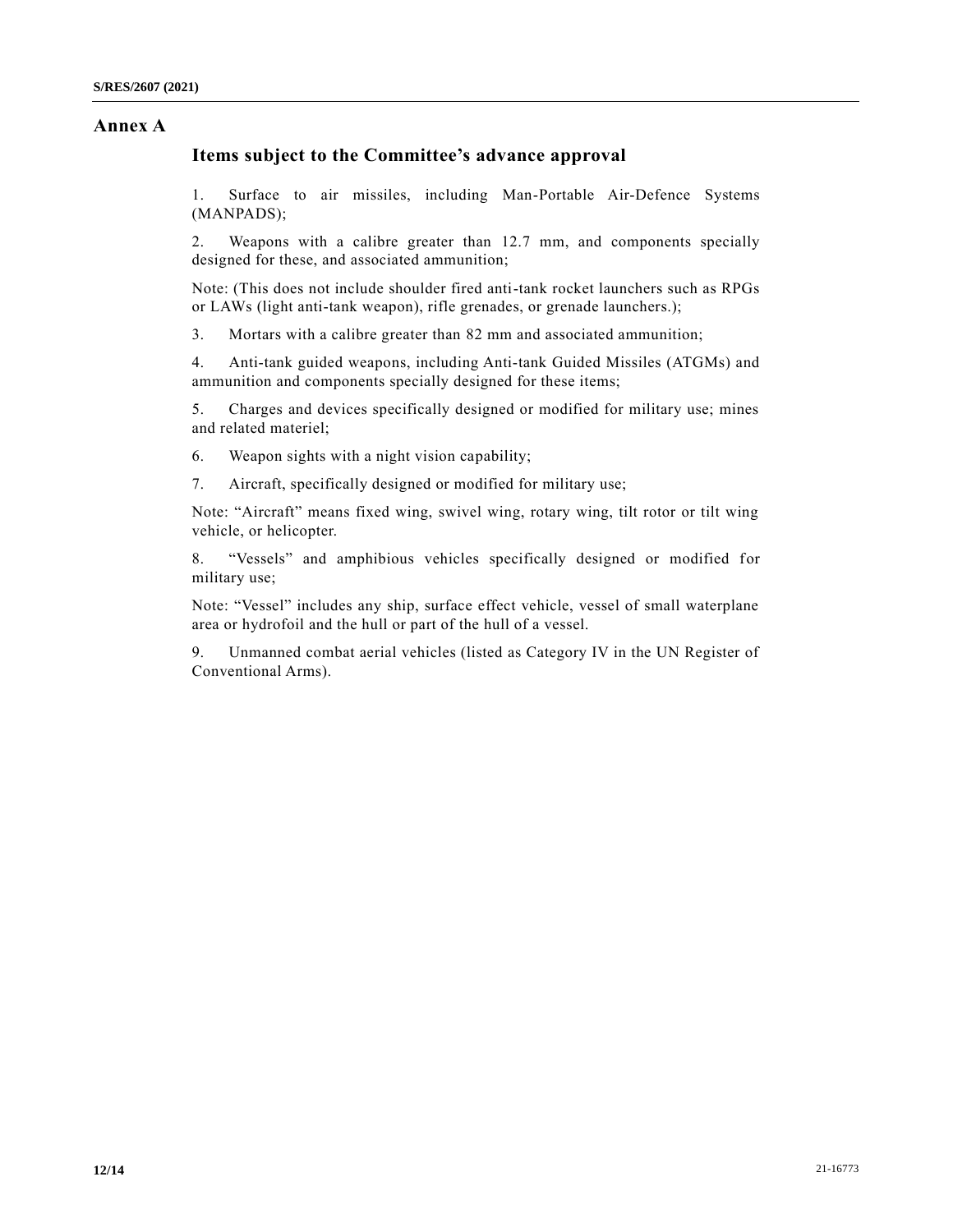## **Annex B**

**Equipment requiring a notification with regard to deliveries to the Somali National Security Forces and Committee approval for Somalia security sector institutions other than those of the FGS** 

- All types of weapons with a calibre up to 12.7mm: and associated ammunition;
- RPG-7 and recoilless rifles, and associated ammunition;
- Helmets manufactured according to military standards or specification, or comparable national standards;
- Body armour or protective garments, as follows:
	- Soft body armour or protective garments, manufactured to military standards or specifications, or their equivalents;

*Note: military standards or specifications include, as a minimum, specifications for fragmentation protection.* 

- Hard body armour plates providing ballistic protection equal to or greater that level III (NIJ 0101.06 July 2008) or national equivalents;
- Ground vehicles specifically designed or modified for military use;
- Communication equipment specifically designed or modified for military use;
- Global Navigation Satellite Systems (GNSS) positioning equipment, specifically designed or modified for military use.